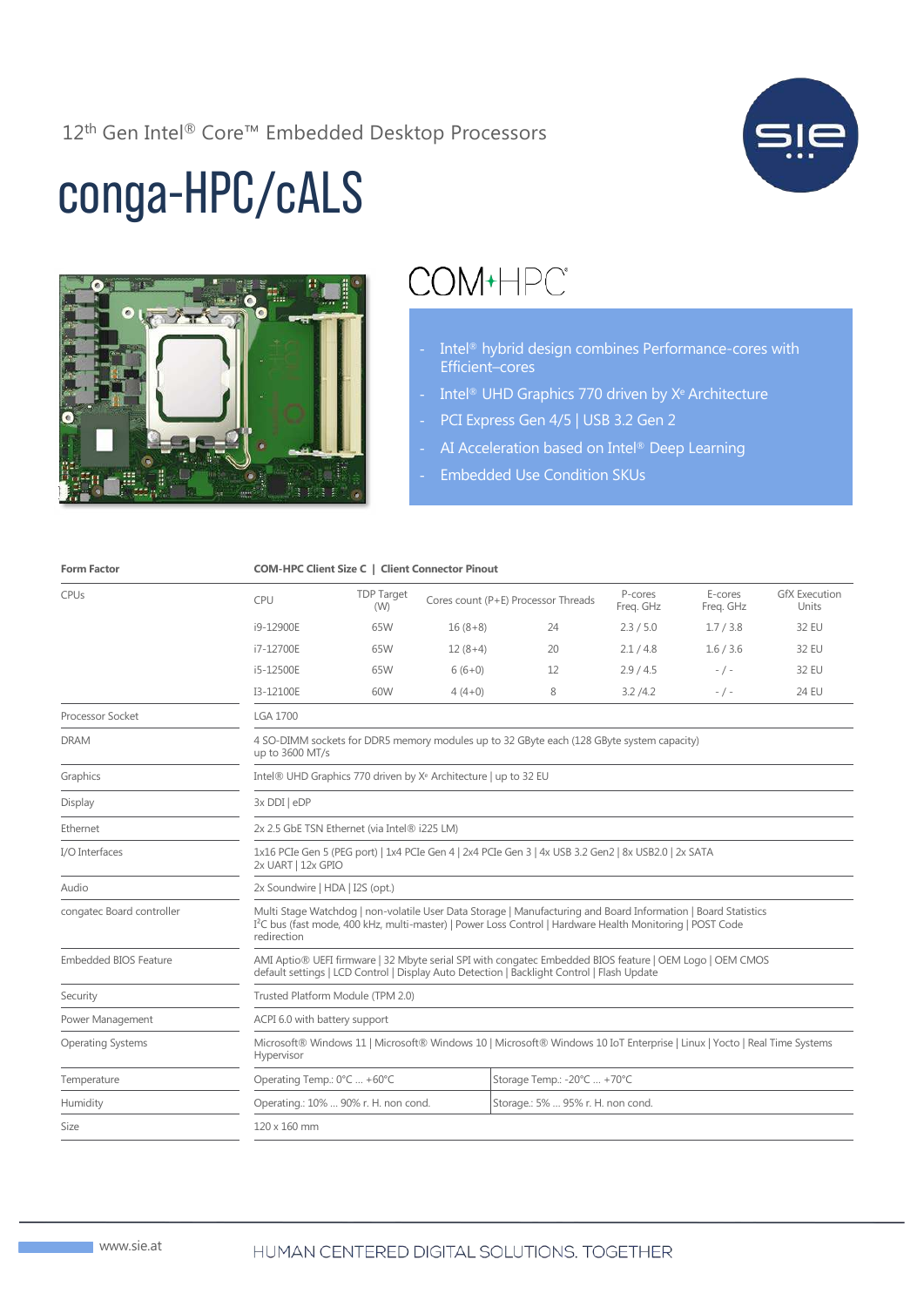

## conga-HPC/cALS | Bottom Side View



HUMAN CENTERED DIGITAL SOLUTIONS. TOGETHER